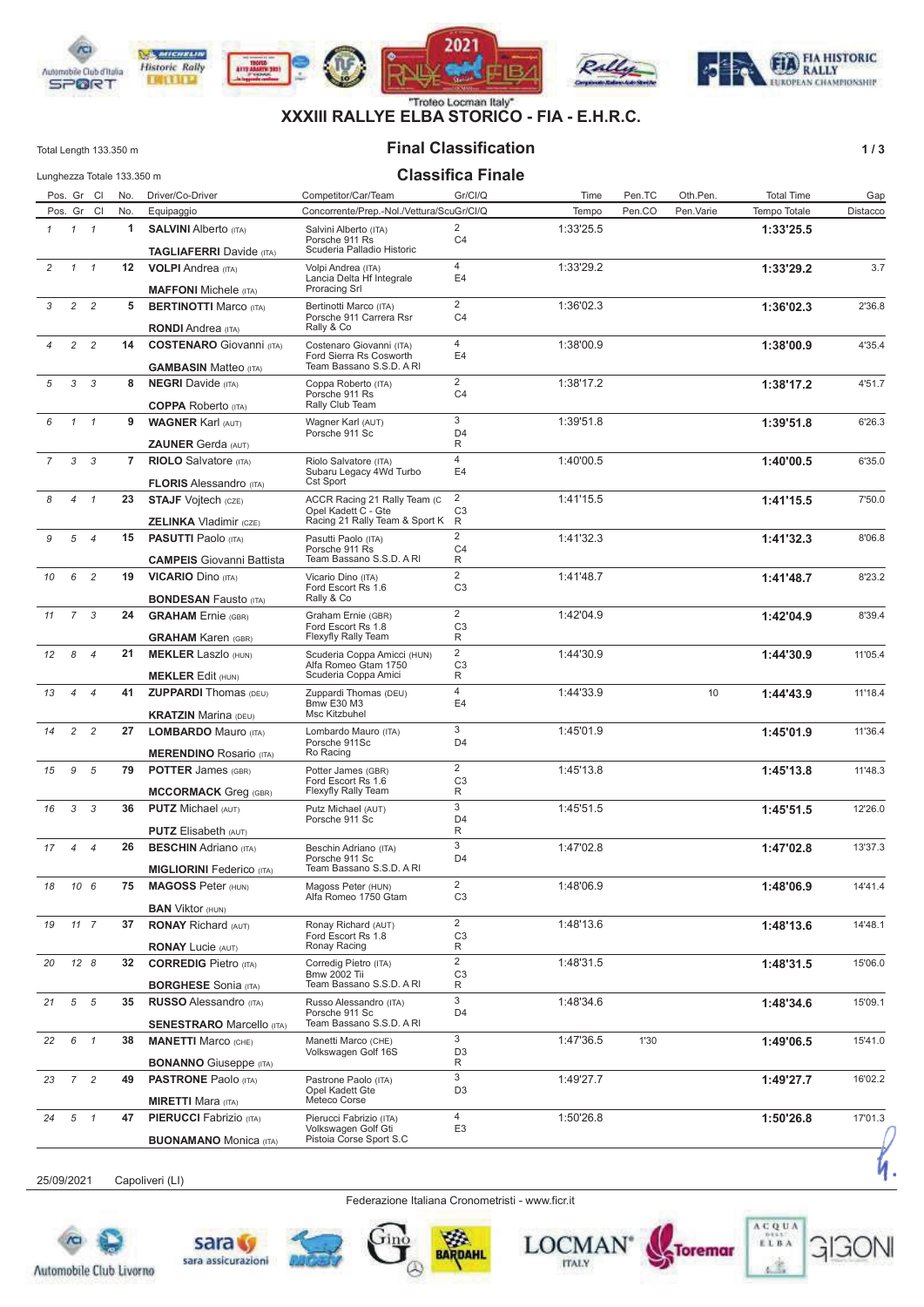

# **XXXIII RALLYE ELBA STORICO - FIA - E.H.R.C.**

#### **Final Classification**

Total Length 133.350 m

 $2/3$ 

|            |                 |                 | Lunghezza Totale 133.350 m |                                                                |                                                                        | <b>Classifica Finale</b>         |           |        |           |                   |          |
|------------|-----------------|-----------------|----------------------------|----------------------------------------------------------------|------------------------------------------------------------------------|----------------------------------|-----------|--------|-----------|-------------------|----------|
|            |                 | Pos. Gr Cl      | No.                        | Driver/Co-Driver                                               | Competitor/Car/Team                                                    | Gr/Cl/Q                          | Time      | Pen.TC | Oth.Pen.  | <b>Total Time</b> | Gap      |
|            |                 | Pos. Gr Cl      | No.                        | Equipaggio                                                     | Concorrente/Prep.-Nol./Vettura/ScuGr/Cl/Q                              |                                  | Tempo     | Pen.CO | Pen.Varie | Tempo Totale      | Distacco |
| 25         | 6               | 5               | 22                         | <b>NOTHDURFTER Alfons (AUT)</b><br><b>NOLTE</b> Juergen (DEU)  | Nothdurfter Alfons (AUT)<br>Ford Sierra Cosworth 4X4                   | 4<br>E4<br>R                     | 1:47'38.4 |        | 3'00      | 1:50'38.4         | 17'12.9  |
| 26         | 8               | 6               | 42                         | <b>PELLEGRINO Pierangelo (IT</b>                               | Pellegrino Pierangelo (ITA)<br>Porsche 911 Sc                          | 3<br>D <sub>4</sub>              | 1:50'44.3 |        |           | 1:50'44.3         | 17'18.8  |
|            |                 |                 |                            | <b>PERUZZI</b> Davide (ITA)                                    |                                                                        |                                  |           |        |           |                   |          |
| 27         | 7 <sub>1</sub>  |                 | 53                         | <b>BONAIUTI</b> Massimo (ITA)<br><b>MAZZOLI</b> Massimo (ITA)  | Bonaiuti Massimo (ITA)<br>Peugeot 309 Gti 16                           | $\overline{4}$<br>E8             | 1:50'47.4 |        |           | 1:50'47.4         | 17'21.9  |
| 28         | 9               | $\mathcal{I}$   | 33                         | <b>GIUDICELLI</b> Giuseppe Mass                                | Giudicelli Giuseppe Massimo (IT                                        | 3                                | 1:48'23.0 |        | 3'00      | 1:51'23.0         | 17'57.5  |
|            |                 |                 |                            | <b>FERRARI</b> Paola (ITA)                                     | Volkswagen Golf Gti<br>Team Bassano S.S.D. A RI                        | D <sub>2</sub>                   |           |        |           |                   |          |
| 29         | $\mathcal{I}$   | $\overline{1}$  | 29                         | <b>SALIN Nicola (ITA)</b><br><b>PROTTA Paolo (ITA)</b>         | Salin Nicola (ITA)<br>Porsche 911 S<br>Team Bassano S.S.D. A RI        | $\mathbf{1}$<br><b>B4</b>        | 1:52'46.8 |        |           | 1:52'46.8         | 19'21.3  |
| 30         | 10 <sup>3</sup> |                 | 51                         | <b>ROCCHIERI</b> Marcello (ITA)                                | Rocchieri Marcello (ITA)                                               | 3                                | 1:54'06.0 |        | 10        | 1:54'16.0         | 20'50.5  |
|            |                 |                 |                            | <b>ROCCHIERI</b> Luca (ITA)                                    | Opel Kadett Gte<br>Scuderia Sport Management                           | D <sub>3</sub>                   |           |        |           |                   |          |
| 31         | 117             |                 | 74                         | <b>MAYR</b> Siegfried (DEU)                                    | Mayr Siegfried (DEU)<br>Volvo 244                                      | 3<br>D <sub>4</sub>              | 1:54'28.1 |        |           | 1:54'28.1         | 21'02.6  |
|            |                 |                 |                            | <b>MAYR Renate (DEU)</b>                                       |                                                                        | R<br>$\overline{4}$              |           |        |           |                   |          |
| 32         | 8               | 6               | 18                         | <b>JENSEN Valter Chr (NOR)</b><br><b>PEDERSEN Erik (NOR)</b>   | Jensen Valter Chr (NOR)<br>Bmw M3<br>Viking Motorsport                 | E <sub>4</sub><br>R              | 1:55'02.0 |        | 10        | 1:55'12.0<br>(RR) | 21'46.5  |
| 33         | 2               | $\overline{c}$  | 31                         | <b>PARISI</b> Antonio (ITA)                                    | Parisi Antonio (ITA)<br>Porsche 911 S                                  | $\mathbf{1}$<br><b>B4</b>        | 1:55'21.5 |        |           | 1:55'21.5         | 21'56.0  |
|            |                 |                 |                            | <b>D'ANGELO</b> Giuseppe (ITA)                                 | Rododendri Historic Rally                                              | R                                |           |        |           |                   |          |
| 34         | 9               | $\overline{c}$  | 59                         | <b>TESIO Federico</b> (ITA)<br><b>TORTONE</b> Eraldo (ITA)     | Tesio Federico (ITA)<br>Peugeot 205 1.9 Gti<br>Meteco Corse            | $\overline{4}$<br>E <sub>3</sub> | 1:56'26.6 |        |           | 1:56'26.6         | 23'01.1  |
| 35         | 13 <sub>1</sub> |                 | 81                         | <b>CALVERT</b> James (GBR)                                     | Calvert James (GBR)<br>Volkswagen 1303 S                               | $\overline{2}$<br>C <sub>2</sub> | 2:00'04.1 |        |           | 2:00'04.1         | 26'38.6  |
|            |                 |                 |                            | <b>O'BRIEN</b> James (IRL)                                     |                                                                        |                                  |           |        |           |                   |          |
| 36         | 10 <sub>1</sub> |                 | 16                         | <b>VALENTE Edoardo</b> (ITA)<br><b>REVENU</b> Jeanne Francoise | Valente Edoardo (ITA)<br>Lancia Rally 037<br>Team Bassano S.S.D. A RI  | $\overline{4}$<br>E6<br>R        | 2:00'32.1 | 10     |           | 2:00'42.1<br>(RR) | 27'16.6  |
| 37         | $11 \quad 1$    |                 | 73                         | <b>MASINI</b> Emanuele (ITA)                                   | Masini Emanuele (ITA)<br>Peugeot 205 Rallye                            | $\overline{4}$<br>E <sub>1</sub> | 1:58'57.5 |        | 3'00      | 2:01'57.5         | 28'32.0  |
|            |                 |                 |                            | <b>MASINI</b> Claudia (ITA)                                    | Scuderia Etruria Racing                                                |                                  |           |        |           |                   |          |
| 38         | 3               | 3               | 77                         | <b>FIORITO</b> Carlo (ITA)<br><b>BERTONASCO Marina (ITA)</b>   | Fiorito Carlo (ITA)<br><b>Bmw 2002 Ti</b><br>Rododendri Historic Rally | $\mathbf{1}$<br><b>B4</b><br>R   | 2:02'39.4 |        |           | 2:02'39.4         | 29'13.9  |
| 39         |                 | 12 <sub>1</sub> | 71                         | <b>PERRONE Bruno Antonio (IT</b>                               | Perrone Bruno Antonio (ITA)                                            | $\overline{4}$                   | 2:04'05.0 |        |           | 2:04'05.0         | 30'39.5  |
|            |                 |                 |                            | <b>GUERZONI</b> Giovanni (ITA)                                 | Peugeot 205 Gti<br>Novara Corse Srls                                   | E <sub>2</sub>                   |           |        |           |                   |          |
| 40         | 12 <sup>2</sup> |                 | 78                         | <b>JONES Tim (GBR)</b>                                         | Jones Tim (GBR)<br>Chrysler Sunbeam                                    | 3<br>D <sub>2</sub><br>R         | 2:13'05.5 | 1'20   |           | 2:14'25.5         | 41'00.0  |
| <b>RET</b> |                 |                 | 76                         | <b>JONES</b> Steve (GBR)<br><b>PAVLIK Michal (CZE)</b>         | Pavlik Michal (CZE)                                                    | $\mathbf{1}$                     |           |        |           | <b>RET TC9A</b>   |          |
|            |                 |                 |                            | <b>DI LENARDO Monika (CZE)</b>                                 | Saab 96 Sport                                                          | <b>B1</b>                        |           |        |           |                   |          |
| RET        |                 |                 | 44                         | <b>GRAGLIA Bruno (ITA)</b>                                     | Graglia Bruno (ITA)                                                    | $\overline{2}$                   |           |        |           | <b>NS SS SS7</b>  |          |
|            |                 |                 |                            | <b>BARBERO</b> Roberto (ITA)                                   | Fiat Abarth 124 Rally<br>Dolly Motorsport                              | C <sub>3</sub>                   |           |        |           |                   |          |
| RET        |                 |                 | 11                         | <b>NOBERASCO</b> Gabriele (ITA)                                | Noberasco Gabriele (ITA)<br>Bmw M3                                     | 4<br>E4                          |           |        |           | <b>NS SS SS6</b>  |          |
|            |                 |                 |                            | <b>CIUCCI</b> Giacomo (ITA)                                    | Team Bassano S.S.D. A RI                                               | R                                |           |        |           |                   |          |
| RET        |                 |                 | 43                         | <b>PERRICONE Roberto (ITA)</b><br><b>MOSTI</b> Sara (ITA)      | Perricone Roberto (ITA)<br>Porsche 911 S<br>Ro Racing                  | $\mathbf{1}$<br><b>B4</b>        |           |        |           | <b>NS SS SS6</b>  |          |
| RET        |                 |                 | 52                         | <b>BARERA Luigi (ITA)</b>                                      | Barera Luigi (ITA)                                                     | 3                                |           |        |           | <b>NS SS SS6</b>  |          |
|            |                 |                 |                            | <b>ROBBIN Erik (ITA)</b>                                       | Opel Kadett C-Gte<br>New Turbomark Rally Team Asd                      | D <sub>3</sub>                   |           |        |           |                   |          |
| RET        |                 |                 | 6                          | LOMBARDO Angelo (ITA)                                          | Lombardo Angelo (ITA)<br>Porsche 911 Sc<br>Ro Racing                   | 4<br>E6                          |           |        |           | <b>RET SS SS5</b> |          |
|            |                 |                 |                            | <b>RATNAYAKE Harshana (ITA)</b>                                |                                                                        | $\overline{4}$                   |           |        |           |                   |          |
| RET        |                 |                 | 25                         | <b>FALCONE Carlo (ATG)</b><br><b>GUARDIA FULVI Edoardo (A</b>  | Falcone Carlo (ATG)<br>Lancia Rally 037<br>Team Bassano S.S.D. A RI    | E6                               |           |        |           | NS SS SS5         |          |
| RET        |                 |                 | 39                         | <b>REITSPERGER Georg (AUT)</b>                                 | Reitsperger Georg (AUT)                                                | 3                                |           |        |           | <b>NS SS SS4</b>  |          |
|            |                 |                 |                            | <b>SUTLOVIC Lana (HRV)</b>                                     | Volkswagen Golf 16 S                                                   | D <sub>2</sub><br>R              |           |        |           |                   |          |
|            |                 |                 |                            |                                                                |                                                                        |                                  |           |        |           |                   |          |

25/09/2021 Capoliveri (LI)

Federazione Italiana Cronometristi - www.ficr.it

W

**BARDAHL** 









**ACQUA** 

ELBA

ń.

È

GIGO